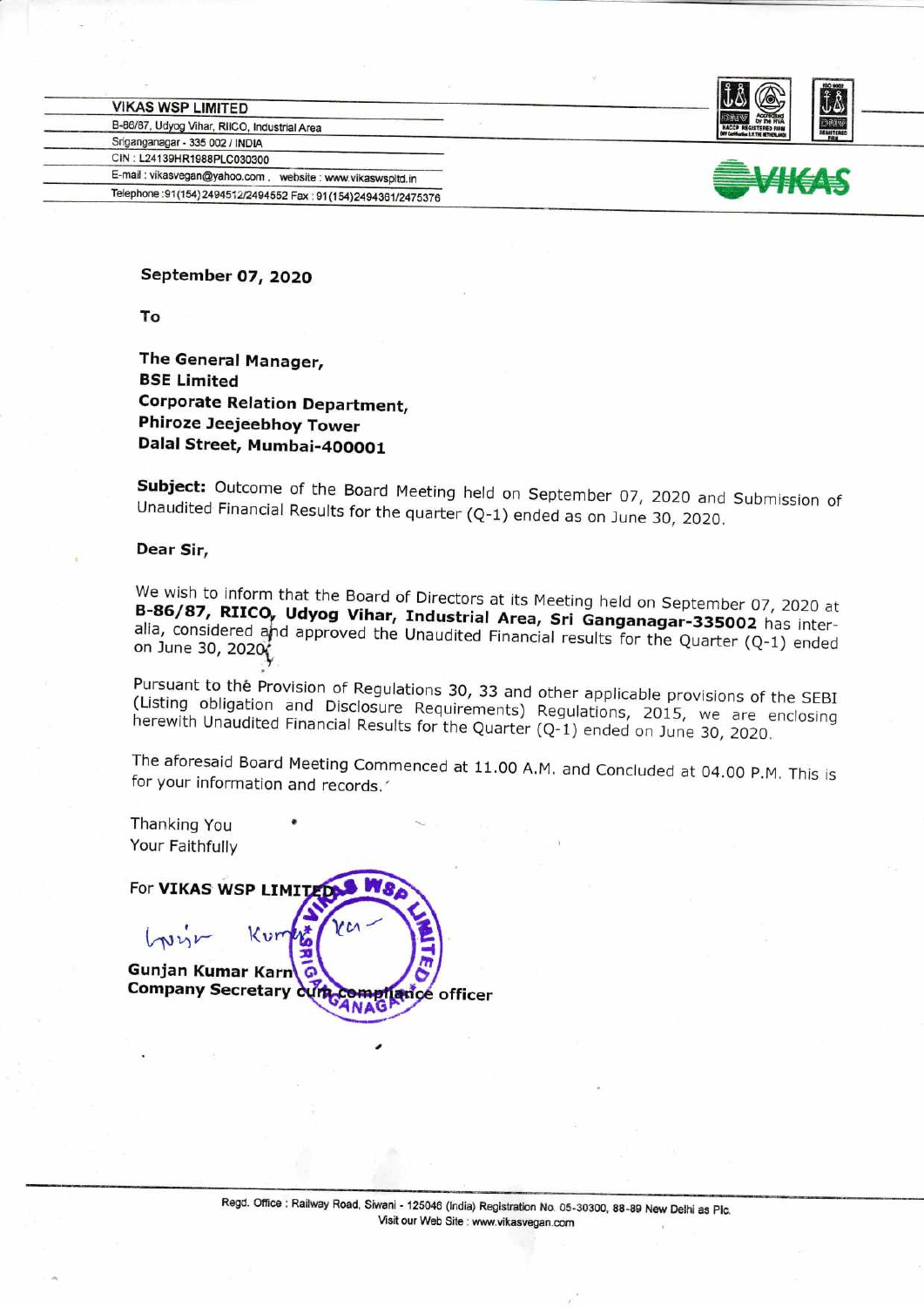S. PRAKASH AGGARWAL & CO. CHARTERED ACCOUNTANTS

4-A-6, Jawahar Nagar Sriganganagar (Raj.) PH.O1s4-2460180 Mobile-94t443t977

## Independent Auditors' Review Report on standalone Quarterly Financial Results of the company pursuant to the Regulation 33 of the sEBI (Listing Obligations and Disclosure Requirements) Regulations, 2015

## To the Board of Directors of Vikas WSP Limited

- l. we have reviewed the accompanying statement of unaudited standalone financial results ("the Statement") of Vikas WSP Limited ("the Company")for the quarter ended June 30, 2020 being submitted by the Company pursuant to the requirement of regulation 33 of the SEBI (Listing Obligations and Disclosure Requirements) Regulations, 2015. This Statement is the responsibility of the Company's Management and has been approved by the Board of Directors. Our responsibility is to issue a report on the Statement based on our review.
- 2. we conducted our review in accordance with the standard on Review Engagement (SRE) 2410, Review of Interim Financial Information Performed by the Independent Auditor of the Entity, issued by the Institute of Chartered Accountants of India. This standard requires that we plan and perform the review to obtain moderate assurance as to whether the statement is free of material misstatement. A review is limited primarily to inquiries of company personnel and analytical procedures, applied to financial data and thus provides less assurance than an addit. We have not performed an audit and accordingly, we do not express an'audit opinion.
- Based on our review conducted as above, nothing has come to our attention that causes us to believe that the accompanying Statement prepared in accordance with applicable Indian Accounting Standards, as specified in Section 133 of the Companies Act, 2013 ("the Act"), read with related SEBI Circulars, other recognised accounting practices and policies has not disclosed the information required to be disclosed in terms of Regulation 33 of the SEBI (Listing Obligations and Disclosure Requirements) Regulations, 2015 read with related SEBI circulars, including the manner in which it is to be disclosed, or that it contains any material misstatement.

For S. Prakash Aggarwal & Company **Chartered Accountants** Firm Registration No.06105C

S.P. Aggarwal **Partner** Membership No.74813 UDIN:-20074813AAAADP3676

Place : Sriganganagar Date: September 07, 2020

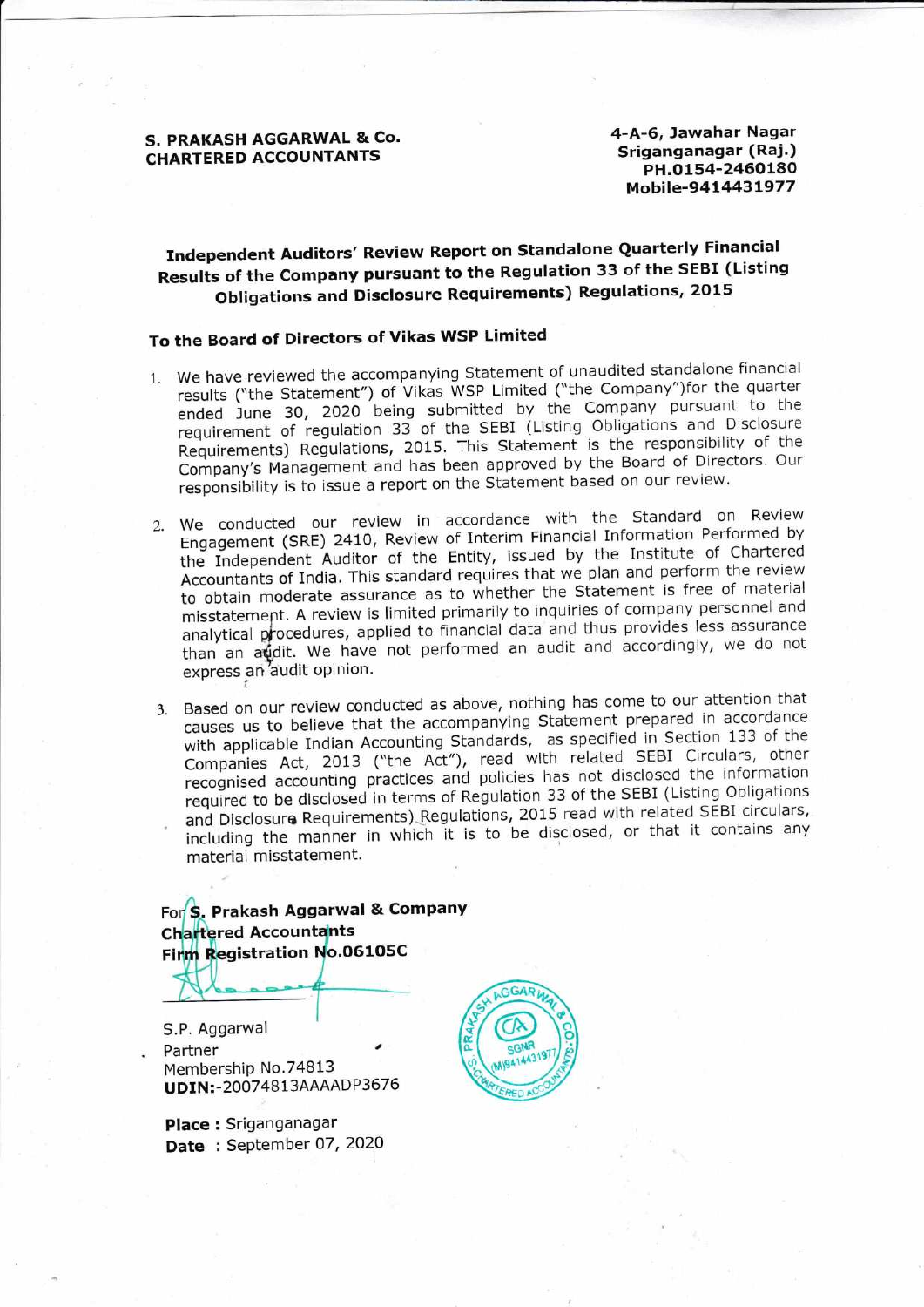(All amounts are in Indian Rupees Lakhs, except if otherwise stated)

 $(110.61)$ 470.49 0.97  $0.08$ 401.33 1,920.38 2,134.83  $(34.18)$ 0.97 75,762.89 2,167.25 1,920.38  $(684.94)$ 1,990.04 2,044.40 75,762.81 254.90 3,435.45 67,167.31 416.27 73,842.51 Year ended 31-Mar-20 (Audited) 0.30 0.08 504.68 85.25 121.48 551.24 551.24 130.83  $(198.12)$ 618.53 618.53 0.30 20,105.36 231.99 19,554.20 2,044.40 20,105.44 17,757.97 852.83 (Unaudited) 30-June-19 STATEMENT OF UNAUDITED "STANDALONE" FINANCIAL RESULTS FOR THE QUARTER ENDED JUNE 30, 2020  $(60.80)$  $(190.03)$  $(34.18)$ 168.75  $0.08$ 0.08 660.83 164.53 185.18 61.67 2,044.40  $(110.61)$ 15,197.90 15,197.90 13,244.32 15,012.72 860.14 143.70 185.18 313.54 **Quarter ended** 31-Mar-20 (Audited)  $(29.79)$  $0.13$ 853.16 257.58 2,044.40  $0.13$ 72.33 564.47 99.64 292.41 64.62 13,828.63 13,828.63 11,946.55 0.07 13,536.22 257.58 292.41 (Unaudited) 30-June-20  $\begin{array}{c|c|c|c|c} \hline \multicolumn{3}{c|}{\textbf{1}} & \multicolumn{3}{c|}{\textbf{2}} & \multicolumn{3}{c|}{\textbf{3}} & \multicolumn{3}{c|}{\textbf{4}} & \multicolumn{3}{c|}{\textbf{5}} & \multicolumn{3}{c|}{\textbf{6}} & \multicolumn{3}{c|}{\textbf{6}} & \multicolumn{3}{c|}{\textbf{6}} & \multicolumn{3}{c|}{\textbf{6}} & \multicolumn{3}{c|}{\textbf{6}} & \multicolumn{3}{c|}{\textbf{6}} & \multicolumn{3}{c|}{\textbf{6$ Profit/(Loss) from operations before tax and after exceptional items (3-4) KAS Profit/(Loss) from operations before tax and exceptional items (1-2) **SEIGHT ANAGAR** Change in inventories of finished goods and Work-in-progress Paid-up equity share capital(face value of share Re.1/- each) Remeasurement of post employment benefit obligations Particulars Current tax [Minimum Alternate Tax ('MAT')] Earnings/(Loss) per share (Not annualised) Net Profit/(Loss) for the period/year (5-6) ٠ Depreciation and amortization expenses Total comprehensive income (6+7) Income tax relating to these items Deferred tax expense/(credit) Other comprehensive income Total income from operations Excise duty on sale of goods Cost of materials consumed Employee benefits expense Revenue from operations Income from operations Tax (credit)/expense Exceptional item Other expenses **Total expenses** Other income Finance cost Diluted (Rs. Basic (Rs.) Expenses 10 Ê 4  $\overline{11}$  $(iv)$  $\widehat{\mathbf{z}}$  $\overline{5}$ G 8 (a)  $\overline{z}$  $\ddot{\phantom{1}}$ s o, ίв)  $\widehat{=}$ (ii) r  $\mathbf{r}$ 

W.S.O

Loor

**LIMITE** 

VIKAS WSP LIMITED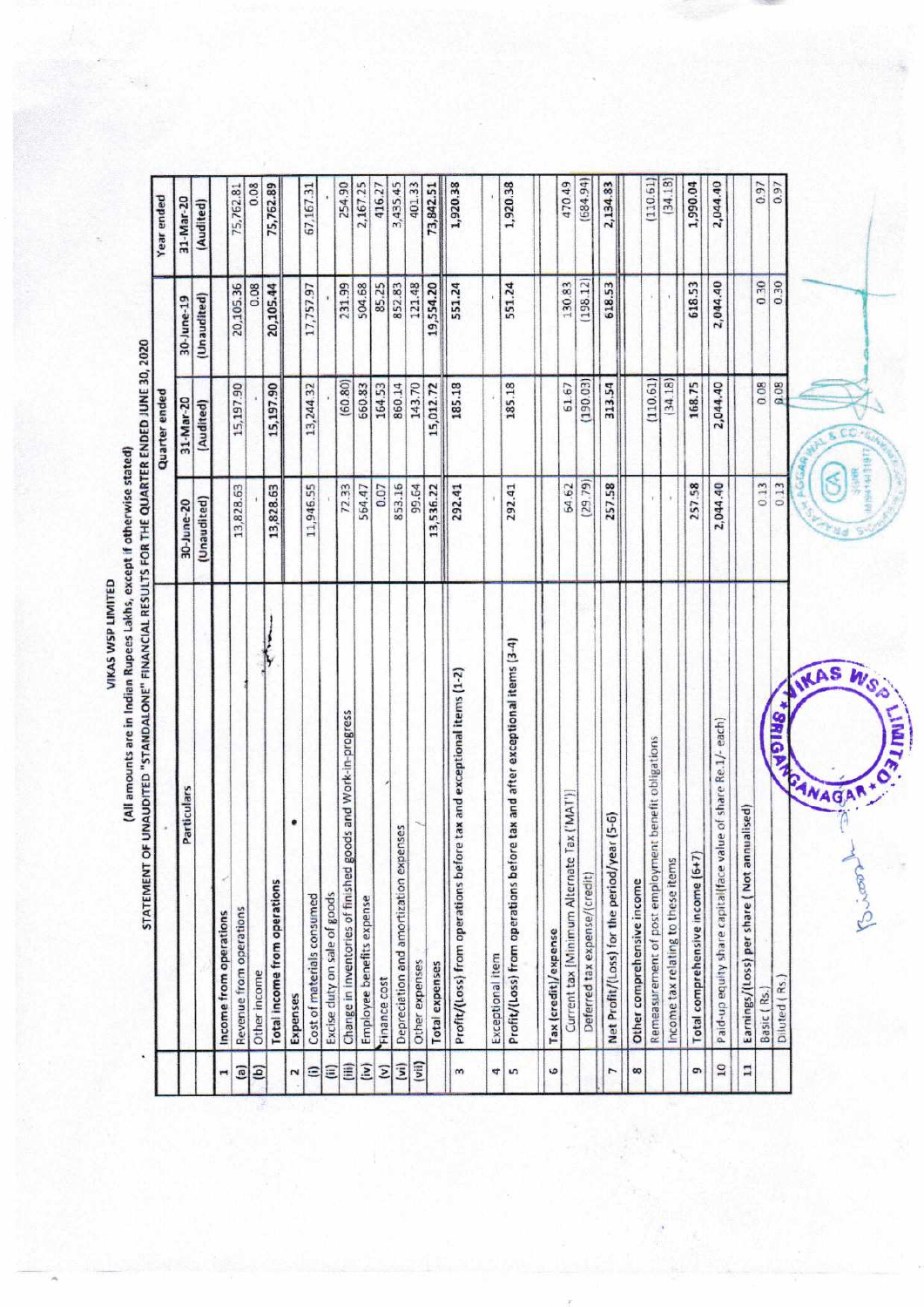Notes:-

Biossin

 $210011$ 

- 1 The above Statement of unaudited Financial Results for the quarter ended June 30, 2020 ("the Statement") has been reviewed by the audit committee and approved by the Board of Directors in its meeting held on September 07, 2020 and has been reviewed by the Statutory Auditors of the Company.
- 2 The Company has adopted the Indian Accounting Standards (Ind-AS) from April 1, 2016 as prescribed under section 133 of the Companies Act, 2013 read with relevant rules framed thereunder and other accounting principles generally accepted in India. Accordingly, the financial results for all the financial periods have been prepared in accordance with recognition and measurement principles as stated therein.
- 3 As per Ind AS 108 "Operating Segments", are reported in a manner consistent with the internal reporting provided to the chief operating decision maker. Accordingly, segmental reporting is performed on the basis of geographical location of customer which is also used by the chief financial decision maker of the company for allocation of available resources and future prospects.

Geographical segments at the Company primarily comprise customers located in US, Europe, India (Domestic) and others. Income in relation to segments is categorized based on items that are individually identified to those segments. It is not practical to identify the expenses, fixed assets used in the Company's business or liabilities contracted, to any of the reportable segments, as the expenses, assets and liabilities are used interchangeably between segments. Accordingly, no disclosure relating to total segment results, total segment assets and liabilities have been made.

| <b>Particulars</b>                                      |             | Quarter ended |               | <b>Year ended</b> |
|---------------------------------------------------------|-------------|---------------|---------------|-------------------|
|                                                         | 30-June-20  | 31-Mar-20     | 30-June-19    | 31-Mar-20         |
|                                                         | (Unaudited) | (Audited)     | (Unaudited)   | (Audited)         |
| <b>Segment Revenue</b>                                  |             |               |               |                   |
| United States of America (USA)                          | 481.95      | 207.28        | 5.06          | 217.39            |
| Europe                                                  | 155.27      | 131.97        |               | 131.970           |
| Domestic                                                | 13,145.72   | 14,858.65     | 20,076.68     | 75,387.09         |
| Unallocated                                             | 45.69       |               | 23.62         | 26.36             |
| Total                                                   | 13,828.63   | 15,197.90     | 20,105.36     | 75,762.81         |
|                                                         |             |               |               |                   |
| Add:                                                    | i.          |               |               |                   |
| Unallocable revenue                                     |             |               | 0.08          | 0.08              |
| Less :                                                  |             |               |               |                   |
| Finance cost                                            | 0.07        | 164.53        | 85.25         | 416.27            |
| Depreciation and amortization expense                   | 853.16      | 860.14        | 852.83        | 3,435.45          |
| Unallocable expenditure                                 | 12,682.99   | 13,988.05     | 18,616.12     | 69,990.79         |
| Profit/(Loss) before tax and exceptional<br>item        | 292.41      | 185.18        | 551.24        | 1,920.38          |
| <b>Exceptional item</b>                                 |             |               |               |                   |
| Profit/(Loss) before tax and after<br>exceptional item  | 292.41      | 185.18        | 551.24        | 1,920.38          |
| Tax (credit)/expenses (includes impact of               | 34.83       | (128.36)      | (67.29)       | (214.45)          |
| deferred tax)                                           |             |               |               |                   |
| Profit/(loss) after tax                                 | 257.58      | 313.54        | 618.53        | 2,134.83          |
| <b>Other Comprehensive Income</b>                       |             |               |               |                   |
| Remeasurement of post employment<br>benefit obligations |             | (110.61)      | ٤             | (110.61)          |
| Income tax relating to these items                      |             | (34.18)       |               | (34.18)           |
| Total Comprehensive Income for theys<br>period/Year     | 257.58      | 168.75        | 618.53<br>MOG | 1,990.04          |